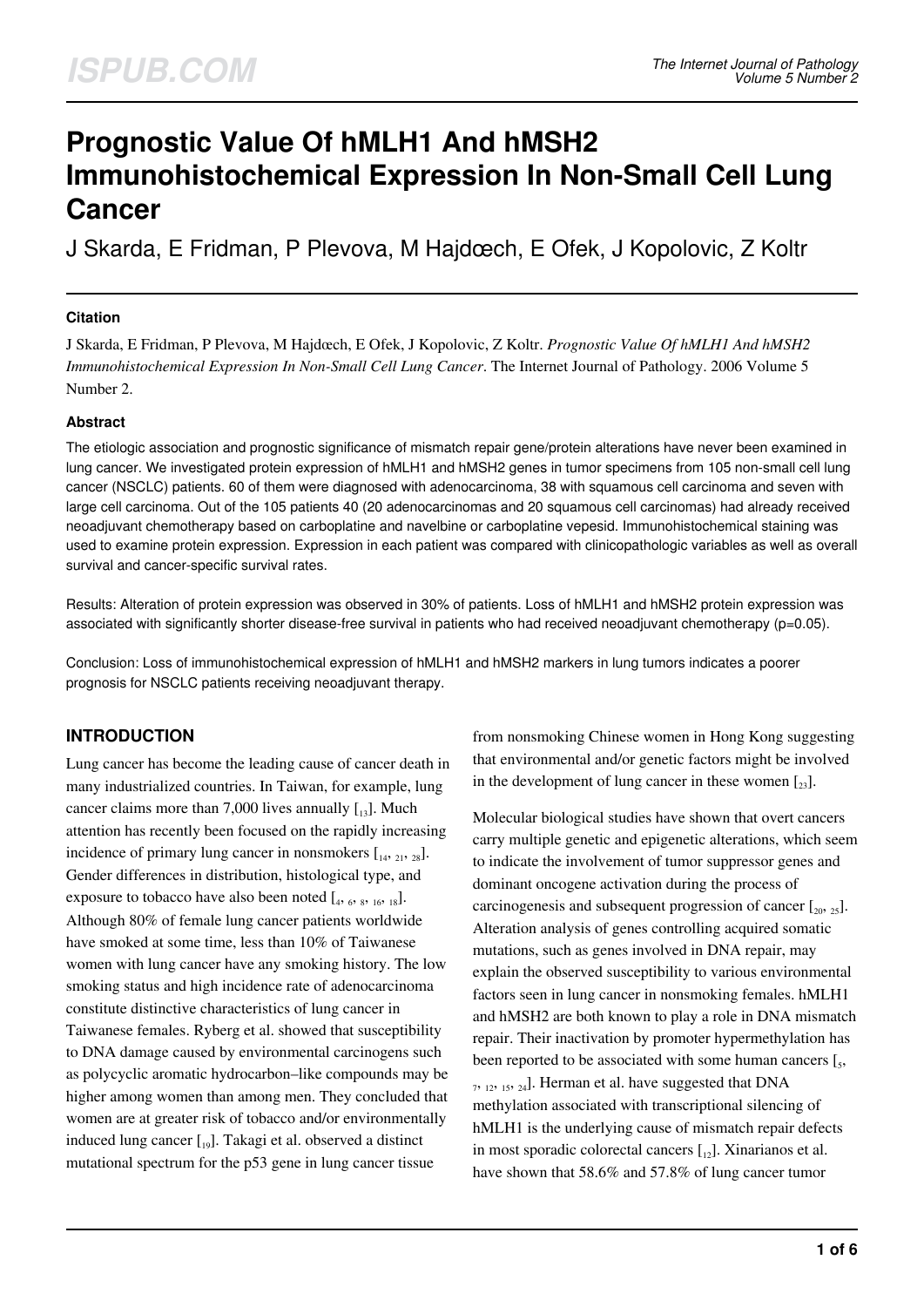specimens had reduced expression levels of the hMLH1 and hMSH2 proteins, respectively  $\lceil_{29}\rceil$ .

The clinical significance of protein expression of hMLH1 and hMSH2 in lung cancers remains unclear. Recently, Brooks et al. reported that low protein expression of hMSH2 in positive mediastinal nodal specimens was associated with poor treatment response and cancer death in patients with stage III non-small cell lung cancer (NSCLC)  $\left[ \_2 \right]$ . In a previous study protein expression and status of promoter hypermethylation of hMLH1 and hMSH2 in 77 NSCLC tumors was studied. They found that protein expression in specimens from female patients was higher than in specimens from male patients, although relatively few female samples were included in the study (20).

In the present study we investigated protein expression in hMLH1 and hMSH2. A special focus was placed on the clinical association and prognostic significance of both genes in NSCLC.

# **MATERIALS AND METHODS STUDY POPULATION AND TUMOR SAMPLES**

105 patients diagnosed with NSCLC and operated on between 1996 and 2001 were enrolled in this study. There was complete follow-up for all patients. The end of the follow-up period was defined as October 2005. Overall survival was calculated from the day of surgery to the date of death or the last follow-up. Cancer-specific survival was calculated from the day of surgery to the date of either lung cancer death or the last follow-up. The mean follow-up period for all patients was 32 months (range: 0.5-78 months). Of 105 patients 40% (42) patients died from lung cancer and had a median cancer-specific survival of 17 months (range: 0.5-44 months).

### **ANALYSIS OF PROTEIN EXPRESSION: IMMUNOHISTOCHEMISTRY ASSAY**

Paraffin blocks of tumors were cut into 5-um slices and then processed using protocols described previously  $[\gamma_6]$ . hMLH1 and hMSH2 protein expression was evaluated by immunohistochemistry. The monoclonal antibodies used for the hMLH1 protein were G168-728 (1:250; PharMingen, San Diego, CA) and for the hMSH2 protein FE11 (1:50; Oncogene Science, Cambridge, MA). The normal staining pattern for hMLH1 and hMSH2 is nuclear. Absence of nuclear staining in tumor cells along with positive staining in infiltrating lymphocytes was considered negative. The cutoff to consider positive a case was >5% of the cells

expressing the marker.

## **STATISTICAL ANALYSES**

The Pearson  $\mathbb{I}^2$  test was used to compare the hMLH1 and hMSH2 alterations among cases and between various clinicopathologic variables. The difference in age distribution between patients with and without the alteration was analyzed by the independent sample t test. Type III censoring was done on subjects who were still alive at the end of the study. Censoring for the cancer-specific survival analysis was done at the end of the study on subjects who were still alive or who had died of another cause. Survival curves were calculated by the Kaplan-Meier method, and comparison was done by the log-rank test.  $P < or = 0.05$  was considered statistically significant.

# **RESULTS**

#### **GENETIC ALTERATIONS OF HMLH1 PROTEIN/GENE AND ITS CORRELATION WITH CLINICOPATHOLOGIC VARIABLES IN PATIENTS WITH LUNG CANCER**

Immunohistochemical staining for hMSH2 and hMLH1 proteins was done on 105 tumor samples. Nuclear staining within tumor cells was considered positive. Seventy percent of tumor specimens showed moderate to strong staining of both proteins (Fig. 1A and 1B). The remaining 30 percent showed a complete absence of nuclear staining. There was no significant correlation between the protein expression and patient age, smoking habit, tumor cell type, or tumor stage.

#### **Figure 1**

Figure 1: Representative figures of the immunohistochemical analysis of hMLH1 () and hMSH2 () protein expression in paraffin sections of lung tumor specimens. hMLH1 and hMSH2 nuclear immunoreactivity was found in () and (). Original magnification, x100

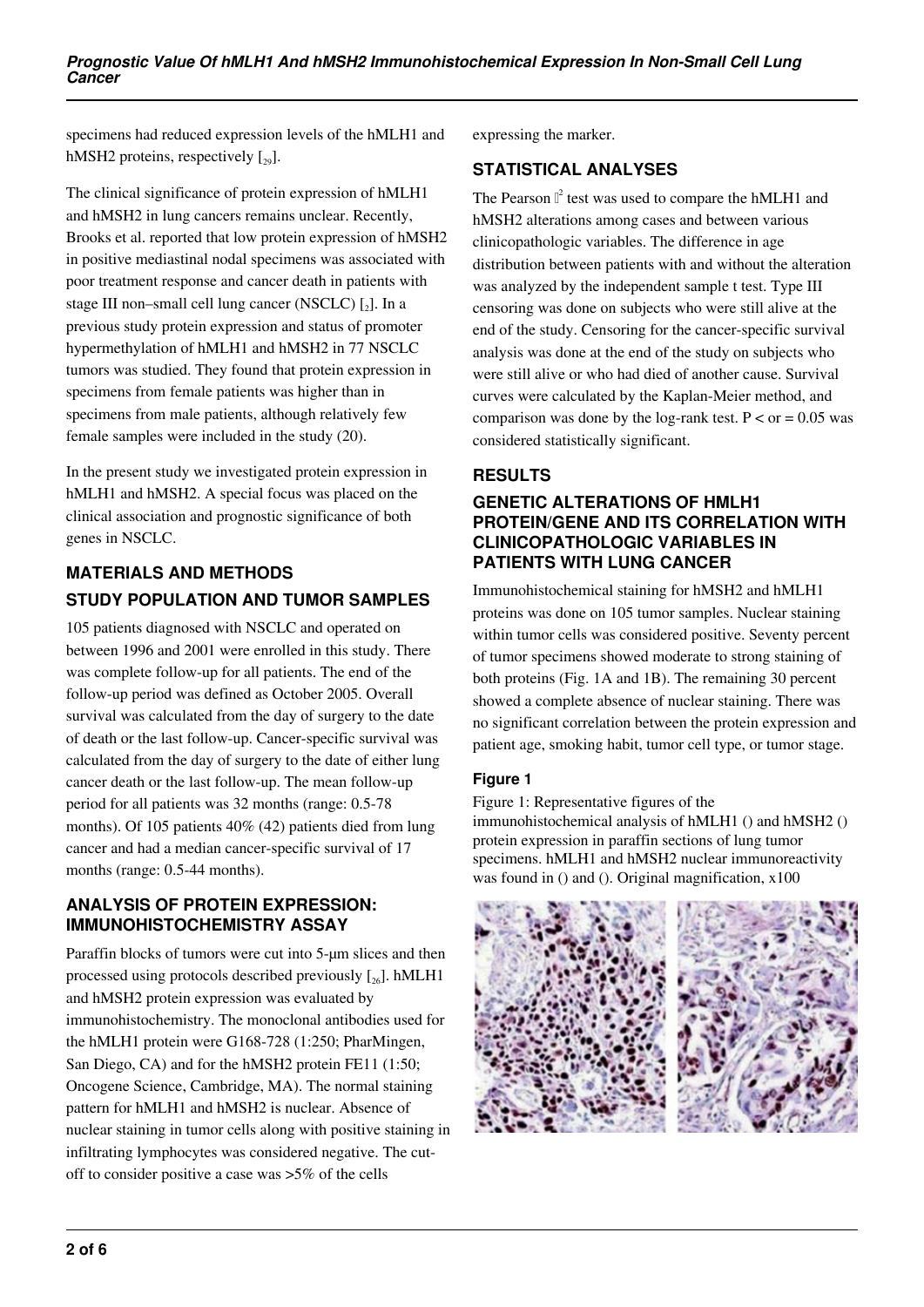#### **CORRELATION OF HMLH1 AND HMSH2 ALTERATIONS WITH THE PROGNOSIS IN NON–SMALL CELL LUNG CANCER PATIENTS**

The relationship between survival and the alteration of hMLH1 and hMSH2 was analyzed (Fig. 2). Significantly shorter disease free survival was observed in of hMLH1 and hMSH2 patients with neoadjuvant chemotherapy as compared to the group of patients without neoadjuvant chemotherapy

#### **Figure 2**

Figure 2: Correlation of hMLH1 and hMSH2 alterations with the prognosis of non $\hat{A}$ –small cell lung cancer patients. The relationship between survival and the alteration of hMLH1 and hMSH2 was analyzed. Significantly shorter disease free survival was observed in of hMLH1 and hMSH2 patients with neoadjuvant chemotherapy as compared to the group of patients without neoadjuvant chemotherapy.



# **DISCUSSION**

In this study, we investigated the significance of the DNA mismatch repair genes, hMLH1 and hMSH2 in NSCLC using immunohistochemistry. Protein expression alteration was observed in 30% to 34% of tumor specimens for the hMLH1 and hMSH2 proteins and a significant concordance was observed between alteration in protein expression and disease free survival in patients with a history of neoadjuvant chemotherapy.

Data on mismatch repair gene alterations in lung cancer is scarce. Xinarianos et al. studied 59 males and 91 females with lung cancer in the United Kingdom and showed reduced expression levels of hMLH1 and hMSH2 proteins in 53% and 82% of adenocarcinoma specimens respectively  $\left[\right]_{29}$ . These results are similar to ours except for the higher expression level of hMSH2 protein in their study. On the

other hand, an immunohistochemical study by Aubry et al. showed that mismatch repair proteins hMLH1, hMSH2, and hMSH6 were not inactivated in 33 bronchioloalveolar carcinomas of the lung  $[$ <sub>1</sub>]. This type of inconsistency also occurred in a U.S. study, which found no promoter methylation of the hMLH1 gene in 20 NSCLC tumors in a methylation-specific PCR (MSP) assay [<sub>9</sub>]. In a panel of 21 small cell lung cancer cell lines using the MSP assay Hansen et al. showed that low hMLH1 protein expression was not linked to promoter methylation  $\begin{bmatrix} 1 \\ 1 \end{bmatrix}$ . The discrepancies between the various studies may be due to differences in clinicopathological variables. In addition, the methylation regions examined and sensitivities of the assays used in the various studies were different. It is also possible that geographic and/or ethnic factors may account for frequent hMLH1 and hMSH2 alterations in NSCLC patients.

Some authors have suggested that a relationship exists between the expression of hMLH1 and hMSH2 proteins and cancer drug resistance or response  $[2, 13, 17]$ . Strathdee et al. investigated the role of methylation of hMLH1 in drug resistance in ovarian cancer cell lines and suggested that methylation of the hMLH1 promoter may be a common mechanism for cisplatin resistance in ovarian cancer  $\lceil z_2 \rceil$ . In addition, Mackay et al. reported that reduction of hMLH1 protein expression in breast tumor samples after chemotherapy was strongly associated with poor disease-free survival  $\left[\begin{smallmatrix}17\end{smallmatrix}\right]$ . Brooks et al. investigated expression of hMSH2 in positive mediastinal nodal specimens in 59 NSCLC patients with stage III disease treated with chemotherapy and irradiation and found that low expression of hMSH2 was associated with poor overall survival  $\left[ \_2 \right]$ . To the best of our knowledge, ours study is the first to show a relationship between the status of hMLH1 or hMSH2 expression and disease free survival of NSCLC patients with neoadjuvant therapy.

The association between DNA inactivation of mismatch repair genes and genetic instability has been described in some cancers. Loss of hMLH1 expression has proven to be one of the main causes of microsatellite instability in colorectal cancer  $[\,7, 24]$ . Selective defects in some mismatch repair genes may cause genomic instability and activate malignant transformation as well as progression of gastric cancer, renal cell carcinoma, and endometrial carcinoma [5, <sub>10, 15</sub>]. Highly significant correlation has also been reported between gene methylation and negative protein expression in hMLH1 and hMSH2, suggesting that promoter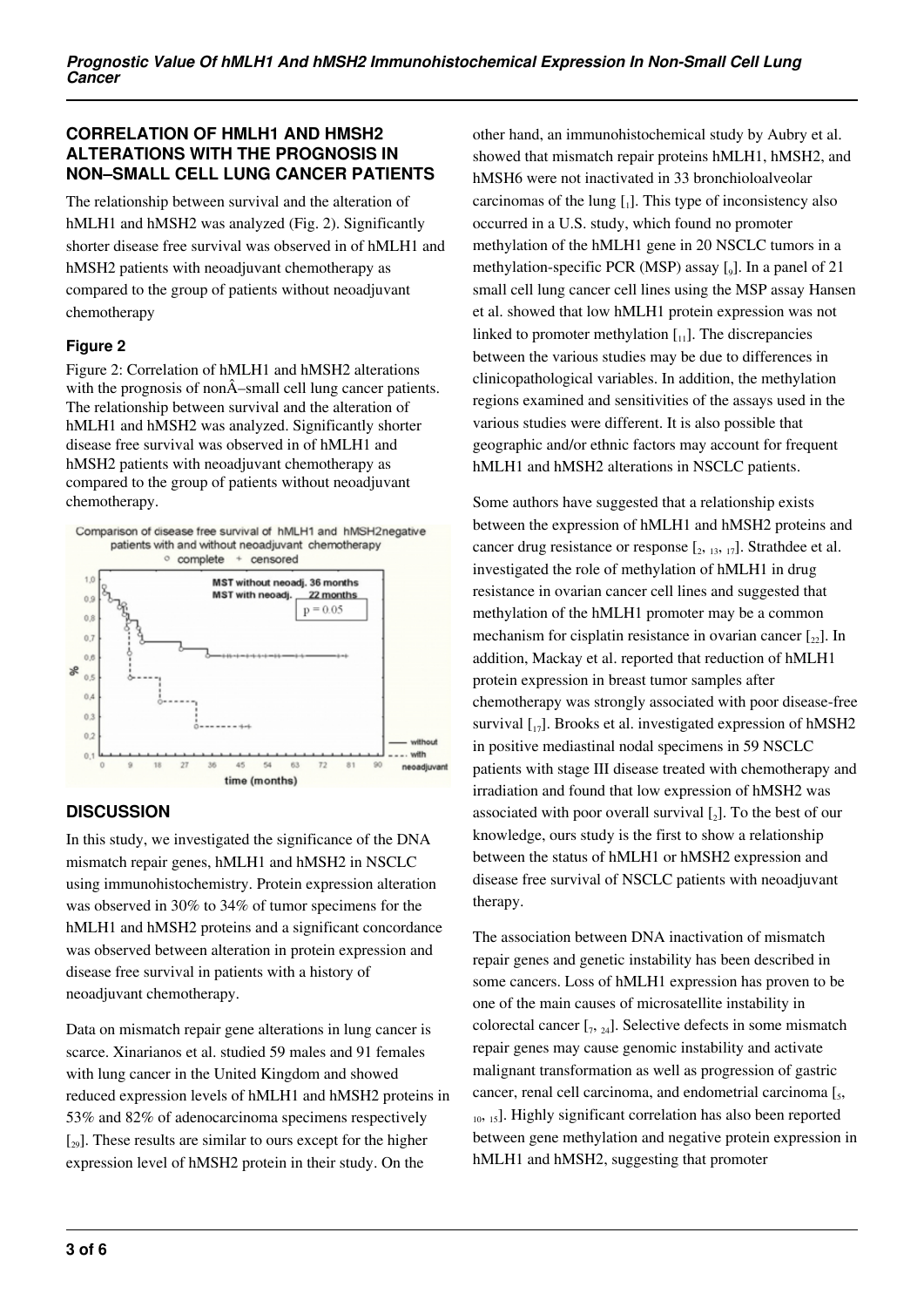hypermethylation is the predominant mechanism by which these two mismatch repair genes are silenced in NSCLC  $[s, ]$  $_{20}$ ]. Genetic instability may soon follow resulting in a poorer prognosis in such cases.

Interestingly, Ward et al.  $\left[\right]_{27}$  have reported that the poor prognostic effect of DNA methylation is lost in colorectal patients with microsatellite instability. It seems that methylated tumors, both unstable and stable, have distinct clinicopathologic features. Further analysis regarding lung cancer is necessary. Mechanisms involving DNA damage signaling, promoter hypermethylation of mismatch repair genes, and target drug-resistant genes after chemotherapy should also be further investigated.

# **FOOTNOTES**

This work has been dedicated to grant number IGA MZ ?R NR/8425-3/2005 of the ministry of health in Czech Republic.

# **CORRESPONDENCE TO**

Joseph Skarda MD DVM, LF Palacky University, Olomouc LF Palacky University, Department of Pathology and Laboratory of Molecular Pathology, Olomouc, Czeck Republic e-mail address: jojos@email.cz Tel./Fax: 004-2060-3436129

#### **References**

1. Aubry MC, Halling KC, Myers JL, Tazelaar HD, Yang P, Thibodeau SN (2001) DNA mismatch repair genes hMLH1, hMSH<sub>2</sub>, and hMSH<sub>6</sub> are not inactivated in bronchioloalveolar carcinomas of the lung. Cancer 92:

2898-901. 2. Brooks KR, To K, Joshi MB, Conlon DH, Herndon JE, D'Amico TA, Harpole DH Jr. (2003) Measurement of

chemoresistance markers in patients with stage III non-small cell lung cancer: a novel approach for patient selection. Ann Thorac Surg 76: 187-93.

3. Chang JW, Chen YC, Chen CY, Chen JT, Chen SK, Wang YC (2000) Correlation of genetic instability with mismatch repair protein expression and p53 mutations in non-small cell lung cancer. Clin Cancer Res 6: 1639-46. 4. Chiu YL, Yu TS, Wong TW (2004) Time trends of female lung cancer in Hong Kong: age, period and birth cohort analysis. Int J Cancer 111: 424-30.

5. Deguchi M, Shiina H, Igawa M, Kaneuchi M, Nakajima K, Dahiya R. (2003) DNA mismatch repair genes in renal cell carcinoma. J Urol 169: 2365-71.

6. de Perrot M, Licker M, Bouchardy C, Usel M, Robert J, Spiliopoulos A. (2000) Sex differences in presentation, management, and prognosis of patients with non-small cell lung carcinoma. J Thorac Cardiovasc Surg 119: 21-6.

7. Deng G, Peng E, Gum J, Terdiman J, Sleisenger M, Kim YS (2002) Methylation of hMLH1 promoter correlates with the gene silencing with a region-specific manner in colorectal cancer. Br J Cancer 86: 574-9.

8. Dodds L, Davis S, Polisson L (1974) A population-based

study of lung cancer incidence trends by histological type. J Natl Cancer Inst 76: 21-9.

9. Esteller M, Corn PG, Baylin SB, Herman JG (2001) A gene hypermethylation profile of human cancer. Cancer Res 61: 3225-9.

10. Esteller M, Levine R, Baylin SB, Ellenson LH, Herman JG (1998) MLH1 promoter hypermethylation is associated with microsatellite instability phenotype in sporadic endometrial carcinomas. Oncogene 16: 2413-7.

11. Hansen LT, Thykjaer T , Orntoft TF , Rasmussen LJ , Keller P , Spang-Thomsen M , Edmonston TB , Schmutte C , Fishel R , Petersen LN . (2003) The role of mismatch repair in small-cell lung cancer cells. Eur J Cancer 39: 1456-67. 12. Herman JG, Umar A , Polyak K , Graff JR , Ahuja N , Issa JP , Markowitz S , Willson JK , Hamilton SR , Kinzler KW , Kane MF , Kolodner RD , Vogelstein B , Kunkel TA , Baylin SB (1998) Incidence and functional consequences of hMLH1 promoter hypermethylation in colorectal carcinoma. Proc Natl Acad Sci U S A 95: 6870-5.

13. Ko YC, Wang JL , Wu CC , Huang WT , Lin MC . (2005) Lung cancer at a medical center in Southern Taiwan. Chang Gung Med J. 28(6): 387-95

14. Lam WK, So SY, Yu DYC (1983) Clinical features of bronchogenic carcinoma in Hong Kong: review of 480 patients. Cancer 52: 369-76.

15. Leung SY, Yuen ST, Chung LP, Chu KM, Chan ASY, Ho JCI. (1999) hMLH1 promoter methylation and lack of hMLH1 expression in sporadic gastric carcinomas with high-frequency microsatellite instability. Cancer Res 59: 159-64.

16. Lienert T, Serke M, Schonfeld N, Loddenkemper R. (2000) Lung cancer in young females. Eur Respir J 16: 986-90.

17. Mackay HJ, Cameron D , Rahilly M , Mackean MJ , Paul J , Kaye SB , Brown R . (2000). Reduced MLH1 expression in breast tumors after primary chemotherapy predicts disease-free survival. J Clin Oncol 18: 87-93. 18. Minami H, Yoshimura M, Miyamoto Y, Matsuoka H, Tsubota N. (2000) Lung cancer in Women. Sex-associated differences in survival of patients undergoing resection for lung cancer. Chest 118: 1603-9.

19. Ryberg D, Hewer A, Phillips DH, Haugen A (1994). Different susceptibility to smoking-induced DNA damage among male and female lung cancer patients. Cancer Res 54: 5801-3.

20. Rhyu MS. (1996). Molecular mechanisms underlying hereditary nonpolyposis colorectal carcinoma J Natl Cancer Inst 88: 240-51.

21. Stolley PD. (1983) Lung cancer in women: five years later, situation worse. N Engl J Med 309: 428-9. 22. Strathdee G, MacKean MJ, Illand M, Brown R (1999) A role for methylation of the hMLH1 promoter in loss of hMLH1 expression and drug resistance in ovarian cancer. Oncogene 18: 2335-41.

23. Takagi Y, Koo LC , Osada H , Ueda R , Kyaw K , Ma CC , Suyama M , Saji S , Takahashi T , Tominaga S , et al (1995) Distinct mutational spectrum of the p53 gene in lung cancers from Chinese women in Hong Kong. Cancer Res 55: 5354-7.

24. Veigl ML, Kasturi L , Olechnowicz J , Ma AH , Lutterbaugh JD , Periyasamy S , Li GM , Drummond J , Modrich PL , Sedwick WD , Markowitz SD . (1998) Biallelic inactivation of hMLH1 by epigenetic gene silencing, a novel mechanism causing human MSI cancers. Proc Natl Acad Sci U S A 95: 8698-702.

25. Wang YC, Chen CY, Chen SK, Cherng SH, Ho WL, Lee H. (1998) High frequency of deletion mutation in p53 gene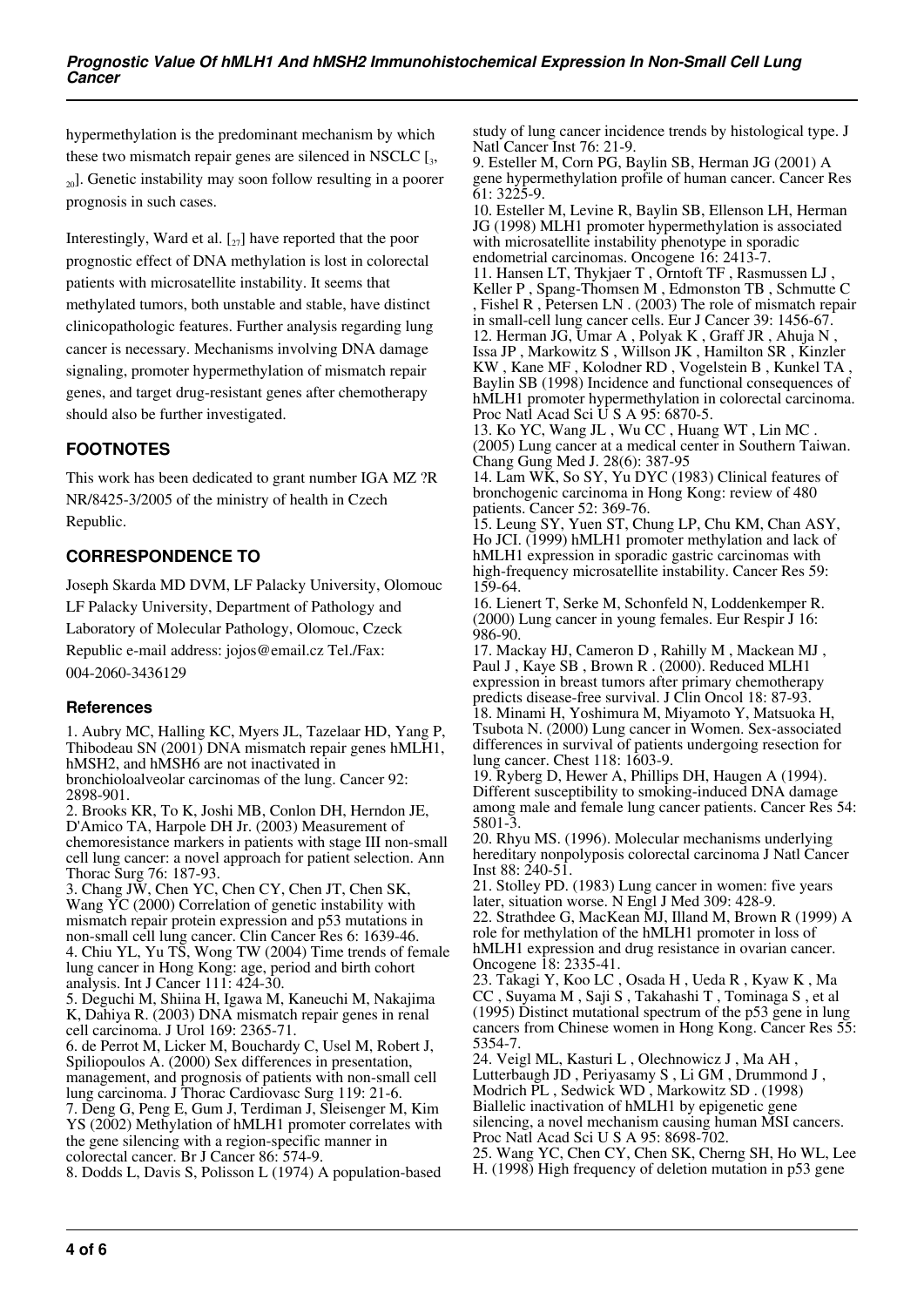from squamous cell lung cancer patients in Taiwan. Cancer Res 58: 328-33.

26. Wang YC, Lu YP , Tseng RC , Lin RK , Chang JW , Chen JT , Shih CM , Chen CY . (2003) Inactivation of hMLH1 and hMSH2 by promoter methylation in primary non-small cell lung tumors and matched sputum samples. J Clin Invest 111: 887-95.

27. Ward RL, Cheong K, Ku SL, Meagher A, O'Connor T, Hawkins NJ (2003) Adverse prognostic effect of

methylation in colorectal cancer is reversed by microsatellite

instability. J Clin Oncol 21: 3729-36. 28. Wu AH, Henderson BE, Pike MC, Yu MC. (1985) Smoking and other risk factors for lung cancer in women. J

Natl Cancer Inst 74: 747-51. 29. Xinarianos G, Liloglou T , Prime W , Maloney P , Callaghan J , Fielding P , Gosney JR , Field JK . (2000) hMLH<sub>1</sub> and hMSH<sub>2</sub> expression correlates with allelic imbalance on chromosome 3p in non-small cell lung carcinomas. Cancer Res 60: 4216-21.